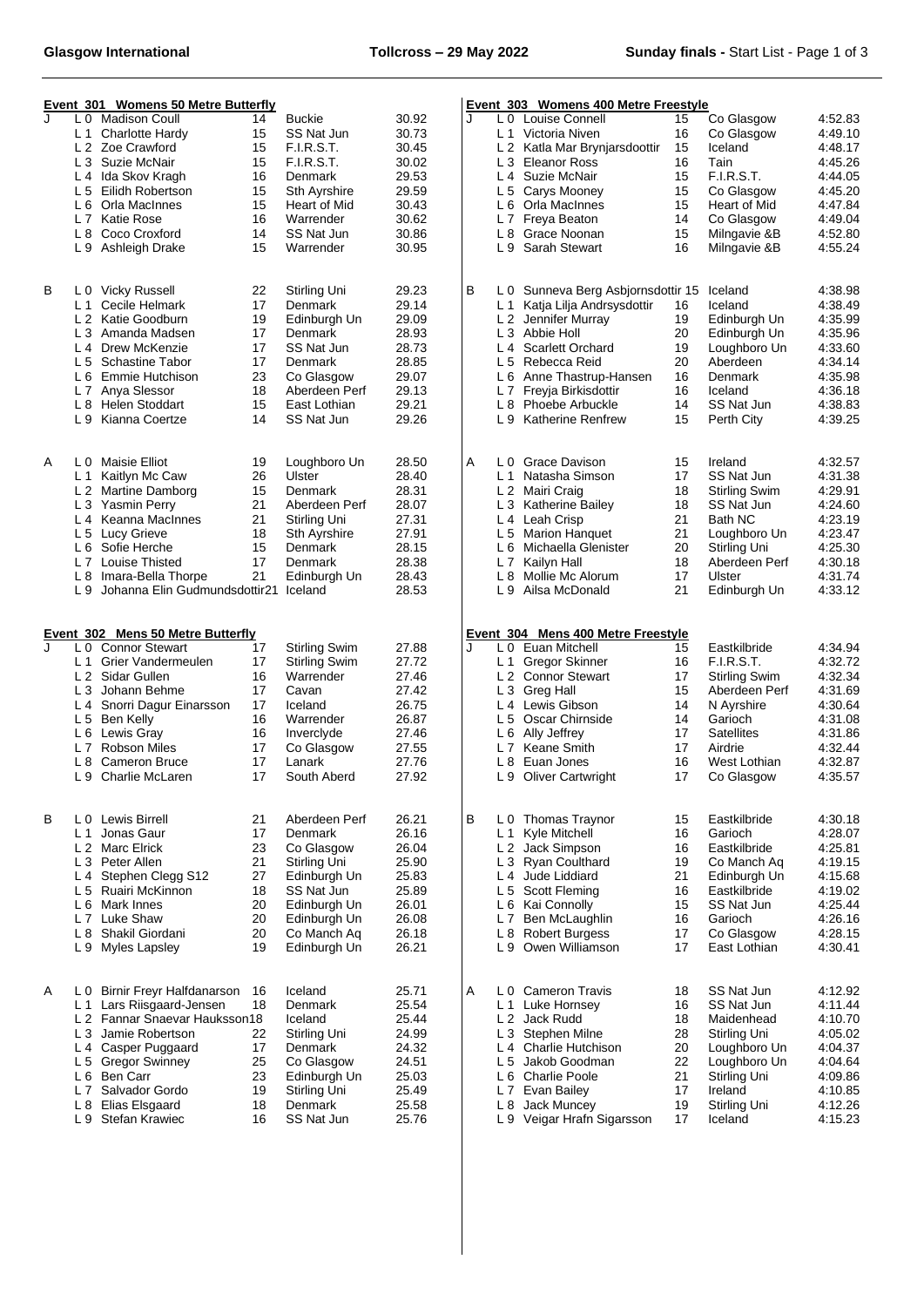| Event 305 Womens 100 Metre Backstroke |                       |                                                    |          |                               | Event 307 Womens 200 Metre Breaststroke |   |                       |                                                         |          |                              |                    |
|---------------------------------------|-----------------------|----------------------------------------------------|----------|-------------------------------|-----------------------------------------|---|-----------------------|---------------------------------------------------------|----------|------------------------------|--------------------|
| J                                     | L 0                   | Melissa Mennie                                     | 14       | Eastkilbride                  | 1:11.57                                 | J |                       | L 0 Ellyn MacPhee                                       | 15       | Fauldhouse                   | 2:57.25            |
|                                       | L 1                   | Amelia Campbell                                    | 15       | Stirling Swim                 | 1:11.00                                 |   |                       | L 1 Eilidh McNair                                       | 15       | Milngavie &B                 | 2:56.92            |
|                                       | L <sub>2</sub>        | Rosie Forster                                      | 15       | Warrender                     | 1:10.36                                 |   |                       | L 2 Carys Mooney                                        | 15       | Co Glasgow                   | 2:55.08            |
|                                       | L <sub>3</sub>        | Zoe Crawford                                       | 15       | <b>F.I.R.S.T.</b>             | 1:09.58                                 |   |                       | L 3 Leah Bulloch                                        | 16       | Eastkilbride                 | 2:53.38            |
|                                       | $L_4$                 | Maria Howe                                         | 15       | Aberdeen Perf                 | 1:08.38                                 |   | L 4                   | Mei Rogers                                              | 15       | Warrender                    | 2:52.63            |
|                                       | L <sub>5</sub>        | <b>Katherine Renfrew</b>                           | 15       | Perth City                    | 1:09.45                                 |   | L <sub>5</sub>        | Lucy Nimmo                                              | 15       | <b>Bellshill</b>             | 2:53.04            |
|                                       | L 6                   | Zara Krawiec                                       | 13       | East Lothian                  | 1:09.85                                 |   | L 6                   | Perrie Scobbie                                          | 15       | <b>Stirling Swim</b>         | 2:53.62            |
|                                       | L <sub>7</sub>        | Katie Rose                                         | 16       | Warrender                     | 1:10.36                                 |   | L <sub>7</sub>        | Madeleine Paterson                                      | 14       | Co Glasgow                   | 2:56.17            |
|                                       | L 8                   | Stella McCardie                                    | 16       | Co Glasgow                    | 1:11.46                                 |   | L 8                   | Eilidh Stewart                                          | 16       | Warrender                    | 2:57.22            |
|                                       | L9                    | Saphrina Machin                                    | 15       | Co Glasgow                    | 1:11.64                                 |   | L 9                   | Jessica Kirkwood                                        | 13       | Aberdeen Perf                | 2:57.89            |
| B                                     |                       | L 0 Rachel Saunders                                | 17       | SS Nat Jun                    | 1:07.25                                 | В |                       | L 0 Evi Mackie                                          | 13       | Lanark                       | 2:52.58            |
|                                       | L <sub>1</sub>        | Keira Stericker                                    | 18       | Sth Ayrshire                  | 1:06.82                                 |   | L <sub>1</sub>        | Zara Krawiec                                            | 13       | East Lothian                 | 2:51.39            |
|                                       |                       | L 2 Ellie Turner                                   | 19       | Stirling Uni                  | 1:06.33                                 |   |                       | L 2 Emily McGhee                                        | 19       | Carnoustie                   | 2:46.74            |
|                                       | L <sub>3</sub>        | Martine Damborg                                    | 15       | Denmark                       | 1:06.02                                 |   | L <sub>3</sub>        | Charlotte Hardy                                         | 15       | SS Nat Jun                   | 2:45.13            |
|                                       | L4                    | Yasmine Hamerlaine                                 | 19       | Millfield                     | 1:05.57                                 |   |                       | L 4 Aoife Marley                                        | 20       | Witham                       | 2:44.41            |
|                                       | L <sub>5</sub>        | Natasha Whittall                                   | 19       | Loughboro Un                  | 1:06.00                                 |   |                       | L 5 Lucy Stoves                                         | 16       | Dun City Agu                 | 2:44.47            |
|                                       | L 6                   | Kianna Coertze                                     | 14       | SS Nat Jun                    | 1:06.07                                 |   | L 6                   | Kiera Davidson                                          | 17       | Co Glasgow                   | 2:46.10            |
|                                       | L <sub>7</sub>        | Frida Knudsen                                      | 15       | Denmark                       | 1:06.55                                 |   | L <sub>7</sub>        | Aimee Watson                                            | 18       | Inverclyde                   | 2:47.24            |
|                                       | L 8                   | Hannah Willis                                      | 17       | SS Nat Jun                    | 1:07.17                                 |   | L 8                   | Milly Donnachie                                         | 17       | Eastkilbride                 | 2:52.35            |
|                                       | L 9                   | Amy Shiels                                         | 17       | Co Glasgow                    | 1:07.39                                 |   | L 9                   | Mairi Craig                                             | 18       | <b>Stirling Swim</b>         | 2:52.59            |
| А                                     |                       |                                                    | 20       | Loughboro Un                  | 1:04.96                                 | Α |                       |                                                         | 20       | Edinburgh Un                 | 2:43.03            |
|                                       | L 0<br>L 1            | <b>Charley Jones</b><br>Kristine Nilsson Norby     | 17       | Denmark                       | 1:04.61                                 |   | L 0<br>L <sub>1</sub> | <b>Bridget Lemasurier</b><br>Olwyn Cooke                | 19       | Edinburgh Un                 | 2:40.21            |
|                                       | L <sub>2</sub>        | <b>Honey Osrin</b>                                 | 19       | Loughboro Un                  | 1:04.41                                 |   |                       | L 2 Anna Morgan                                         | 19       | Edinburgh Un                 | 2:39.88            |
|                                       | L <sub>3</sub>        | Anna Green                                         | 17       | SS Nat Jun                    | 1:03.93                                 |   |                       | L 3 Kara Hanlon                                         | 25       | Edinburgh Un                 | 2:34.46            |
|                                       | L4                    | Cassie Wild                                        | 22       | Stirling Uni                  | 1:02.71                                 |   | L 4                   | Lily Booker                                             | 21       | Loughboro Un                 | 2:31.44            |
|                                       | L <sub>5</sub>        | Rachel Anderson                                    | 20       | Loughboro Un                  | 1:03.43                                 |   |                       | L 5 Yvonne Brown                                        | 20       | Aberdeen Perf                | 2:34.40            |
|                                       | L 6                   | Olivia Butler                                      | 19       | Edinburgh Un                  | 1:04.31                                 |   | L 6                   | Nula Gow                                                | 17       | Garioch                      | 2:38.73            |
|                                       | L7                    | <b>Holly McGill</b>                                | 17       | SS Nat Jun                    | 1:04.57                                 |   |                       | L 7 Maia Hall                                           | 20       | <b>Bo Stockton</b>           | 2:40.20            |
|                                       | L 8                   | <b>Emily Grant</b>                                 | 25       | Aberdeen Perf                 | 1:04.84                                 |   | L 8                   | Karoline Kjelstrup                                      | 16       | Denmark                      | 2:40.80            |
|                                       | L9                    | <b>Tatiana Tostevin</b>                            | 19       | Loughboro Un                  | 1:05.29                                 |   |                       | L 9 Eva Margret Falsdottir                              | 17       | Iceland                      | 2:43.47            |
|                                       |                       |                                                    |          |                               |                                         |   |                       |                                                         |          |                              |                    |
| J                                     |                       | Event 306 Mens 100 Metre Backstroke<br>Robbie Boyd |          |                               | 1:03.56                                 | J |                       | Event 308 Mens 200 Metre Breaststroke<br>L 0 Max Pelosi |          | Co Glasgow                   | 2:41.95            |
|                                       | L 0<br>L <sub>1</sub> | Cameron Doran                                      | 15<br>17 | Warrender<br><b>Bellshill</b> | 1:03.46                                 |   |                       | L 1 Logan Vandermeulen                                  | 16<br>15 | Stirling Swim                | 2:41.09            |
|                                       | L <sub>2</sub>        | Owen Williamson                                    | 17       | East Lothian                  | 1:03.24                                 |   |                       | L 2 Kai Connolly                                        | 15       | SS Nat Jun                   | 2:40.80            |
|                                       | L <sub>3</sub>        | Grier Vandermeulen                                 | 17       | Stirling Swim                 | 1:02.14                                 |   |                       | L 3 Rojus Kringelis                                     | 15       | <b>Bellshill</b>             | 2:38.47            |
|                                       | L4                    | Mads Moller                                        | 17       | Denmark                       | 1:01.24                                 |   | L4                    | Jake Holmes                                             | 16       | Co Glasgow                   | 2:36.35            |
|                                       | L <sub>5</sub>        | <b>Robert Burgess</b>                              | 17       | Co Glasgow                    | 1:01.81                                 |   |                       | L 5 Owen Carroll                                        | 17       | Perth City                   | 2:37.40            |
|                                       | L 6                   | Murray Dickson                                     | 16       | Stirling Swim                 | 1:03.06                                 |   | L 6                   | Connor Mitchell                                         | 15       | Warrender                    | 2:38.61            |
|                                       | L <sub>7</sub>        | <b>Travis Davey</b>                                | 17       | Dun City Aqu                  | 1:03.31                                 |   |                       | L 7 Lewis Gray                                          | 16       | Inverclyde                   | 2:40.84            |
|                                       | L 8                   | Bergur Fafnir Bjarnason                            | 16       | Iceland                       | 1:03.50                                 |   | L 8                   | <b>Fraser MacIntosh</b>                                 | 16       | Eastkilbride                 | 2:41.48            |
|                                       | L 9                   | Owen Carroll                                       | 17       | Perth City                    | 1:03.68                                 |   |                       |                                                         |          |                              |                    |
|                                       |                       |                                                    |          |                               |                                         |   |                       |                                                         |          |                              |                    |
|                                       |                       |                                                    |          |                               |                                         |   |                       | L 9 Adam Scott                                          | 16       | Co Glasgow                   | 2:42.60            |
|                                       | L 0                   | Lucas Brown                                        | 16       | SS Nat Jun                    | 1:01.00                                 | B | L 0                   | Einar Margeir Agustsson                                 | 17       | Iceland                      | 2:32.43            |
|                                       | L <sub>1</sub>        | Shakil Giordani                                    | 20       | Co Manch Ag                   | 1:00.84                                 |   | $L_1$                 | Robert Pederson                                         | 17       | Denmark                      | 2:32.08            |
|                                       | L <sub>2</sub>        | Brogan Hyde                                        | 19       | Stirling Uni                  | 1:00.07                                 |   | L 2                   | George Booth Rudd                                       | 20       | Maidenhead                   | 2:31.73            |
|                                       | L <sub>3</sub>        | Jamie Robertson                                    | 22       | Stirling Uni                  | 58.73                                   |   | $L_3$                 | Harper Whitehead                                        | 21       | Stirling Uni                 | 2:28.40            |
|                                       | L <sub>4</sub>        | Mark Ford                                          | 19       | Co Glasgow                    | 58.40                                   |   |                       | L 4 Emil Morawski                                       | 18       | Warrender                    | 2:27.49            |
|                                       | L <sub>5</sub>        | Jamie Ferguson                                     | 19       | Aberdeen Perf                 | 58.67                                   |   | L <sub>5</sub>        | Joshua Mitchell                                         | 20       | Edinburgh Un                 | 2:28.28            |
| B                                     | L 6                   | Casper Puggaard                                    | 17       | Denmark                       | 59.94                                   |   |                       | L 6 Alex Meijer                                         | 20       | Stirling Uni                 | 2:30.77            |
|                                       | L <sub>7</sub>        | Ross Noble                                         | 18       | SS Nat Jun                    | 1:00.28                                 |   | L 7                   | Charlie Trotman                                         | 20       | Edinburgh Un                 | 2:31.88            |
|                                       | L 8                   | <b>Alexander Harris</b>                            | 20       | <b>Stirling Swim</b>          | 1:00.93                                 |   |                       | L 8 Tom Robinson                                        | 22       | Aberdeen Perf                | 2:32.12            |
|                                       | L 9                   | <b>Pierce Greening</b>                             | 19       | Stirling Uni                  | 1:01.17                                 |   |                       | L 9 Andrew Arthur                                       | 20       | Stirling Uni                 | 2:32.50            |
|                                       | L 0                   | Scott Gibson                                       | 22       | Edinburgh Un                  | 56.85                                   | Α |                       | L 0 Angus Allison                                       | 19       | Stirling Uni                 | 2:24.82            |
|                                       | L <sub>1</sub>        | <b>Charlie Brown</b>                               | 21       | Loughboro Un                  | 56.63                                   |   | L <sub>1</sub>        | Liam Davis                                              | 22       | Edinburgh Un                 | 2:24.50            |
|                                       | L <sub>2</sub>        | <b>Matthew Ward</b>                                | 17       | SS Nat Jun                    | 56.35                                   |   |                       | L 2 Aron Þor Jonsson                                    | 20       | Iceland                      | 2:22.81            |
|                                       | L <sub>3</sub>        | Craig McNally                                      | 30       | Stirling Uni                  | 55.87                                   |   | L <sub>3</sub>        | Mathias Christensen                                     | 18       | Denmark                      | 2:20.76            |
| Α                                     | L4                    | Jonathan Adam                                      | 20       | Bath NC                       | 54.58                                   |   | L4                    | Uiseann Cooke                                           | 21       | Edinburgh Un                 | 2:17.63            |
|                                       | L <sub>5</sub>        | <b>Elliot Clogg</b>                                | 23       | Loughboro Un                  | 55.77                                   |   |                       | L 5 George Smith                                        | 18       | Leamington                   | 2:19.71            |
|                                       | L 6                   | Cameron Brooker                                    | 20       | Bath NC                       | 56.25                                   |   | L 6                   | Callum Melville                                         | 16       | SS Nat Jun                   | 2:21.39            |
|                                       | L <sub>7</sub>        | Zach Speakman                                      | 20       | Stirling Uni                  | 56.62                                   |   |                       | L 7 William Ellington                                   | 19       | Stirling Uni                 | 2:23.68            |
|                                       | L 8                   | Martyn Walton<br>L 9 Sam Pease                     | 25<br>23 | Stirling Uni<br>Stirling Uni  | 56.76<br>58.28                          |   | L 8                   | Don Bisset<br>L 9 Greg Fairbairn                        | 21<br>20 | Stirling Uni<br>Stirling Uni | 2:24.59<br>2:25.99 |